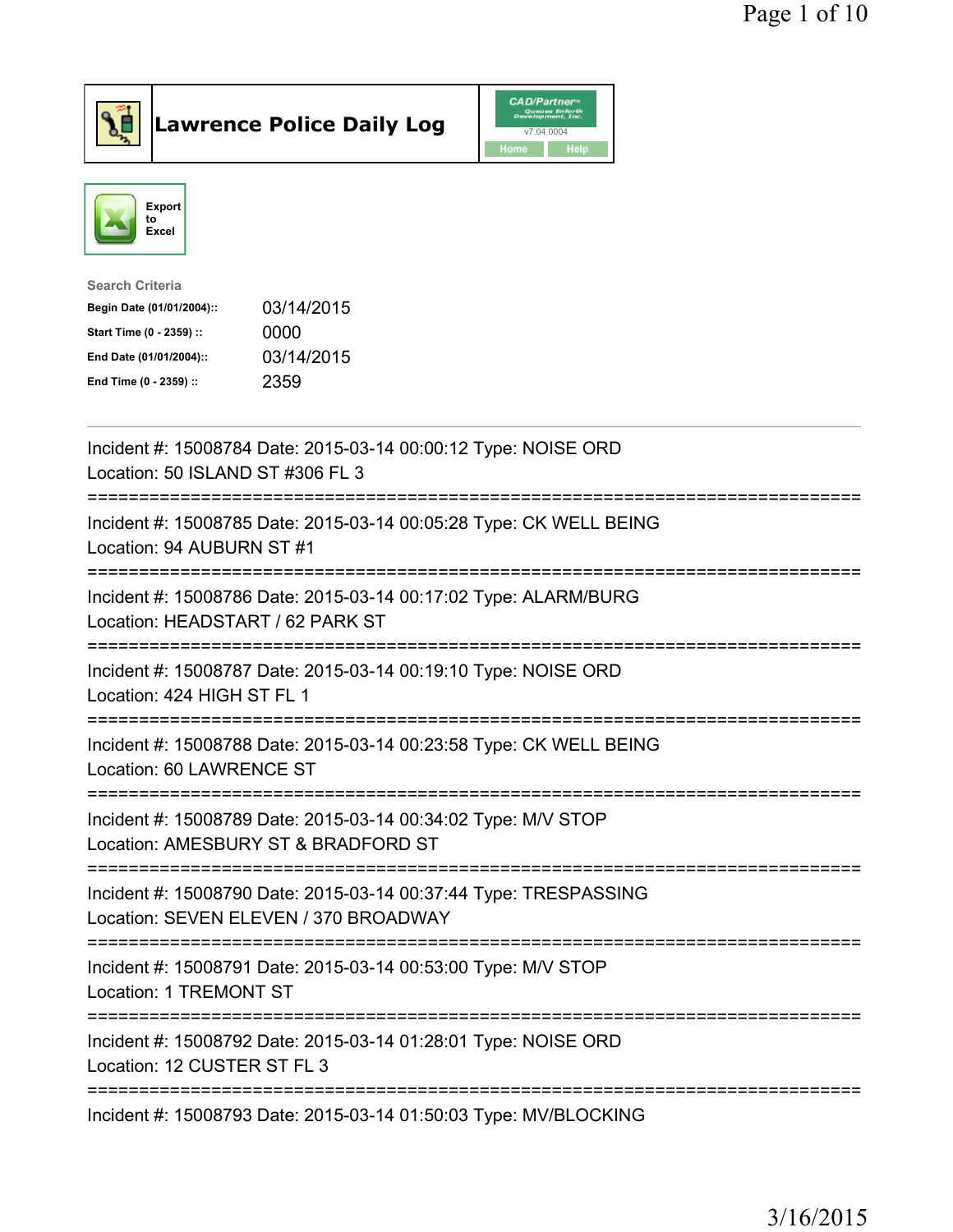Location: JACKSON ST & MONTGOMERY ST =========================================================================== Incident #: 15008794 Date: 2015-03-14 01:52:50 Type: M/V STOP Location: BROADWAY & LOWELL ST =========================================================================== Incident #: 15008795 Date: 2015-03-14 01:58:50 Type: UNKNOWN PROB Location: 130 COMMON ST =========================================================================== Incident #: 15008796 Date: 2015-03-14 01:59:38 Type: ALARMS Location: 327 HAVERHILL ST =========================================================================== Incident #: 15008797 Date: 2015-03-14 02:10:12 Type: VIO CITY ORD Location: 7 SAXONIA AV =========================================================================== Incident #: 15008798 Date: 2015-03-14 02:13:15 Type: TOW OF M/V Location: 125 AMESBURY ST =========================================================================== Incident #: 15008799 Date: 2015-03-14 02:14:29 Type: A&B PAST Location: RIO / APPLETON ST =========================================================================== Incident #: 15008800 Date: 2015-03-14 02:19:50 Type: M/V STOP Location: HAMPSHIRE ST & HAVERHILL ST =========================================================================== Incident #: 15008801 Date: 2015-03-14 02:21:41 Type: M/V STOP Location: COMMON ST & NEWBURY ST =========================================================================== Incident #: 15008803 Date: 2015-03-14 02:22:58 Type: M/V STOP Location: BRADFORD ST & HAMPSHIRE ST =========================================================================== Incident #: 15008802 Date: 2015-03-14 02:26:00 Type: M/V STOP Location: ESSEX ST & FRANKLIN ST =========================================================================== Incident #: 15008804 Date: 2015-03-14 02:39:32 Type: DISTURBANCE Location: COMMON ST & JACKSON ST =========================================================================== Incident #: 15008805 Date: 2015-03-14 02:45:05 Type: NOISE ORD Location: 8 CURRIER ST FL 2 =========================================================================== Incident #: 15008806 Date: 2015-03-14 02:47:48 Type: M/V STOP Location: ESSEX ST & JACKSON ST =========================================================================== Incident #: 15008807 Date: 2015-03-14 02:59:20 Type: ALARMS Location: 198 GARDEN ST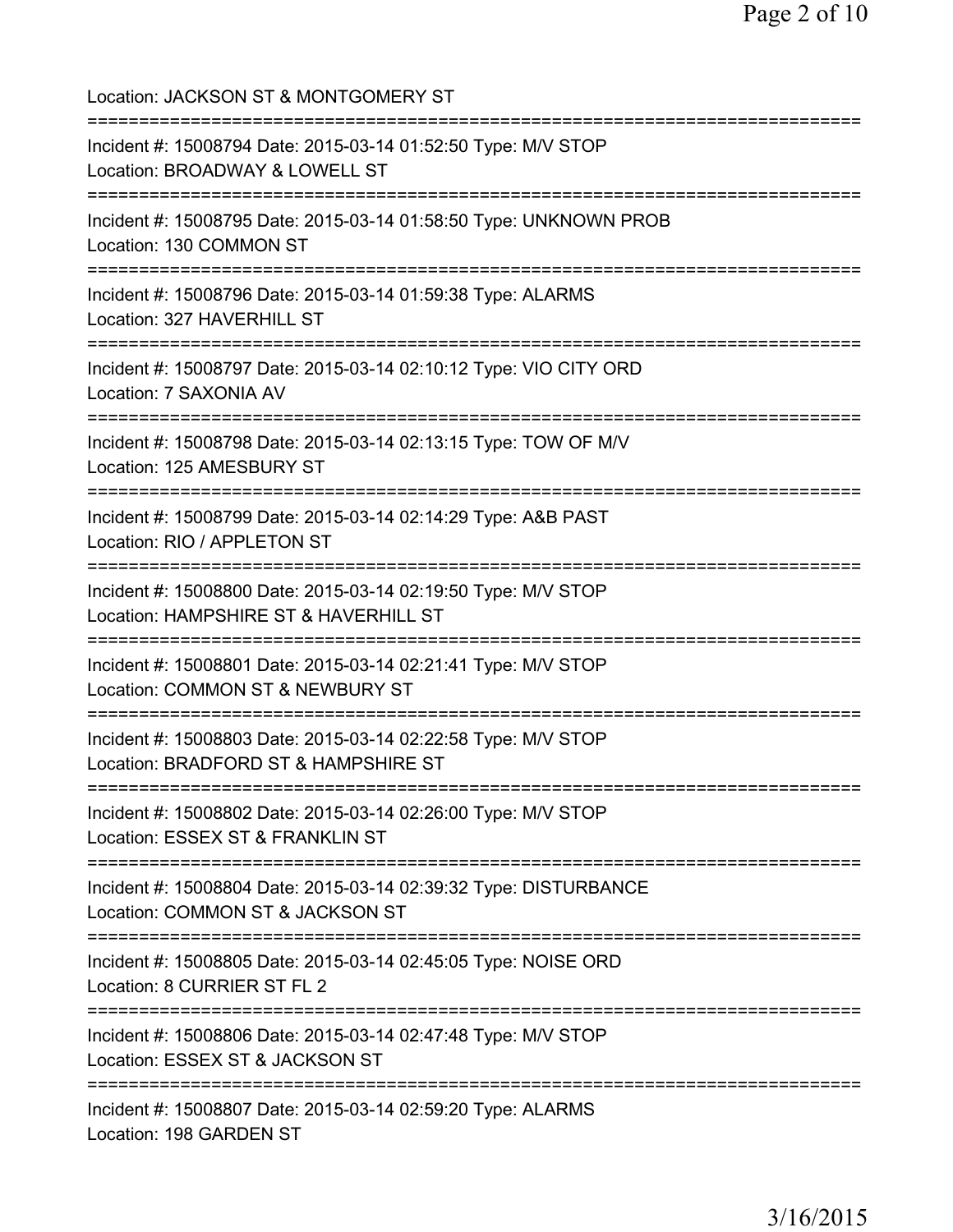| Incident #: 15008808 Date: 2015-03-14 03:07:41 Type: FIGHT<br>Location: BENNINGTON ST & ERVING AV                          |
|----------------------------------------------------------------------------------------------------------------------------|
| Incident #: 15008809 Date: 2015-03-14 03:09:14 Type: NOISE ORD<br>Location: 151 BEACON AV #9                               |
| Incident #: 15008810 Date: 2015-03-14 03:13:23 Type: ALARM/BURG<br>Location: 327 HAVERHILL ST                              |
| Incident #: 15008811 Date: 2015-03-14 03:25:39 Type: DISORDERLY<br>Location: 22 CYPRESS ST                                 |
| Incident #: 15008812 Date: 2015-03-14 03:29:50 Type: M/V STOP<br>Location: ANDOVER ST & CLIFTON ST                         |
| Incident #: 15008813 Date: 2015-03-14 03:34:43 Type: M/V STOP<br>Location: GROTON ST & S BROADWAY                          |
| Incident #: 15008814 Date: 2015-03-14 03:38:15 Type: M/V STOP<br>Location: HAVERHILL ST & LAWRENCE ST                      |
| Incident #: 15008815 Date: 2015-03-14 05:41:23 Type: ALARM/BURG<br>Location: 198 GARDEN ST                                 |
| Incident #: 15008816 Date: 2015-03-14 07:11:10 Type: LARCENY/PAST<br>Location: 228 ANDOVER ST FL 2                         |
| Incident #: 15008817 Date: 2015-03-14 07:17:11 Type: DOMESTIC/PROG<br>Location: 40 W DALTON ST                             |
| Incident #: 15008818 Date: 2015-03-14 07:34:24 Type: MEDIC SUPPORT<br>Location: 189 MAPLE ST #3C<br>---------------------- |
| Incident #: 15008819 Date: 2015-03-14 07:51:48 Type: LARCENY/PAST<br>Location: 108 GREENWOOD ST FL 2                       |
| Incident #: 15008820 Date: 2015-03-14 08:19:27 Type: M/V STOP<br>Location: 90 LOWELL ST                                    |
| Incident #: 15008821 Date: 2015-03-14 08:26:25 Type: STOLEN PROP<br>Location: 72 MILTON ST                                 |
|                                                                                                                            |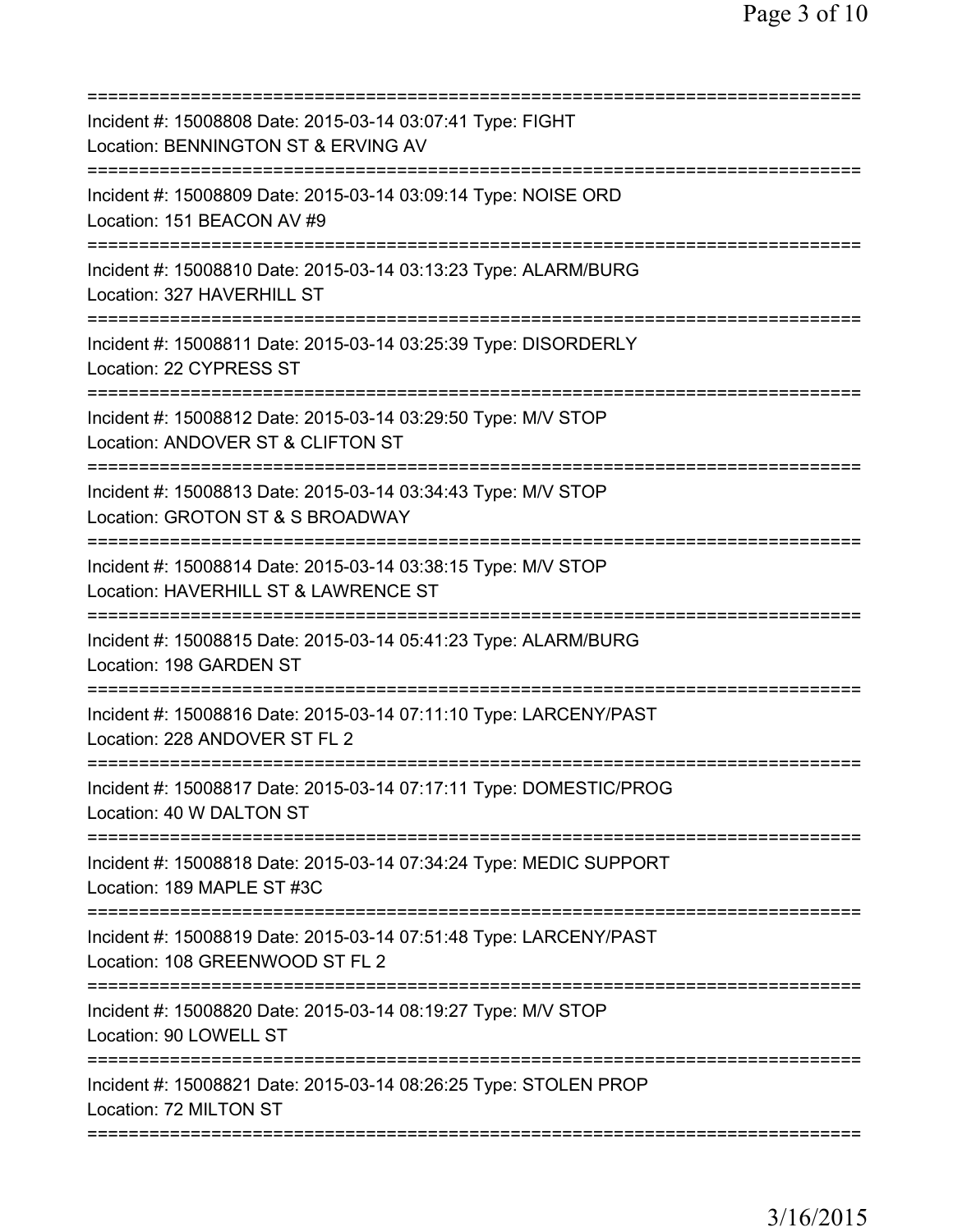| Incident #: 15008822 Date: 2015-03-14 08:27:49 Type: ASSIST FIRE<br>Location: 245 BROADWAY                                         |
|------------------------------------------------------------------------------------------------------------------------------------|
| Incident #: 15008823 Date: 2015-03-14 08:40:28 Type: MAL DAMAGE<br>Location: 163 FERRY ST                                          |
| Incident #: 15008824 Date: 2015-03-14 09:00:00 Type: SUS PERS/MV<br><b>Location: 8 FAIRMONT ST</b>                                 |
| Incident #: 15008825 Date: 2015-03-14 09:08:49 Type: STOL/MV/PAS<br>Location: FARNHAM ST & FOSTER ST                               |
| =========================<br>Incident #: 15008826 Date: 2015-03-14 09:14:10 Type: ALARM/BURG<br>Location: 9 ROBERTA LN             |
| Incident #: 15008827 Date: 2015-03-14 09:31:09 Type: SUS PERS/MV<br>Location: BRADFORD ST & BROADWAY                               |
| Incident #: 15008828 Date: 2015-03-14 10:08:00 Type: MEDIC SUPPORT<br>Location: 2 MUSEUM SQ #509                                   |
| Incident #: 15008829 Date: 2015-03-14 10:11:46 Type: DISTURBANCE<br>Location: COMMON ST & FRANKLIN ST                              |
| Incident #: 15008830 Date: 2015-03-14 10:24:26 Type: SUICIDE ATTEMPT<br>Location: 212 S UNION ST #APT D                            |
| Incident #: 15008831 Date: 2015-03-14 10:30:09 Type: ALARM/BURG<br>Location: POLISH-AMERICAN CLUB / 23 MONMOUTH ST                 |
| =====================================<br>Incident #: 15008832 Date: 2015-03-14 10:34:05 Type: INVEST CONT<br>Location: 54 ESSEX ST |
| Incident #: 15008833 Date: 2015-03-14 10:51:47 Type: DISTURBANCE<br>Location: 133 E HAVERHILL ST FL 1STFL                          |
| Incident #: 15008834 Date: 2015-03-14 10:57:15 Type: ALARM/BURG<br>Location: O'MAHONEY CO. / 175 MARKET ST                         |
| Incident #: 15008835 Date: 2015-03-14 11:09:11 Type: 209A/SERVE<br>Location: 67 ANDOVER ST                                         |
| ========================<br>Incident #: 15008836 Date: 2015-03-14 11:33:22 Type: MEDIC SUPPORT                                     |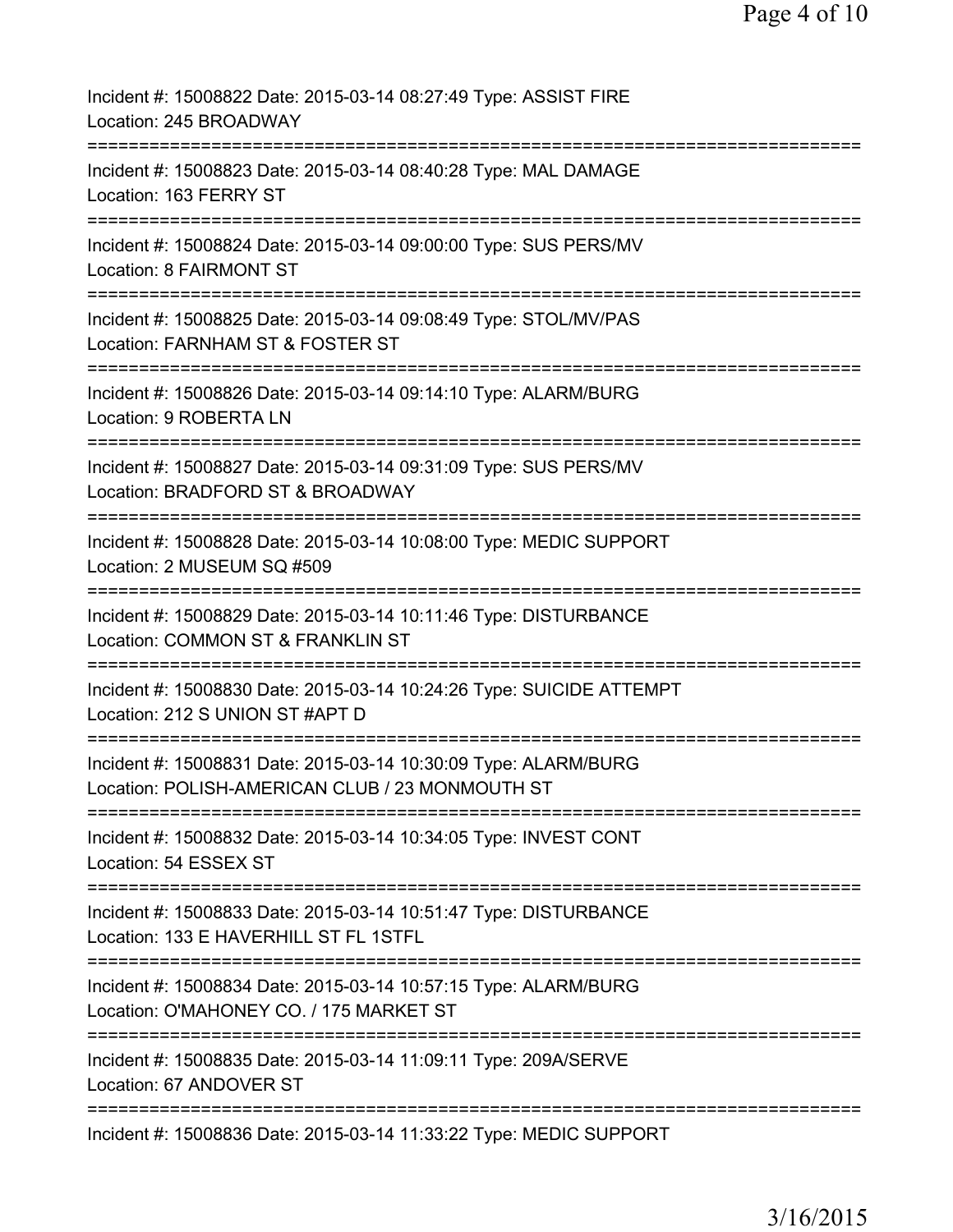| Location: 190 LAWRENCE ST<br>=====================================                                                                                  |
|-----------------------------------------------------------------------------------------------------------------------------------------------------|
| Incident #: 15008837 Date: 2015-03-14 11:34:27 Type: LIC PLATE STO<br>Location: 138 BUTLER ST                                                       |
| Incident #: 15008838 Date: 2015-03-14 11:53:28 Type: MV/BLOCKING<br>Location: PARTHUM SCHOOL / 255 E HAVERHILL ST<br>:============================= |
| Incident #: 15008839 Date: 2015-03-14 12:01:47 Type: TRESPASSING<br>Location: 383 HAVERHILL ST                                                      |
| :======================<br>Incident #: 15008840 Date: 2015-03-14 12:14:03 Type: SUS PERS/MV<br>Location: 64 EXCHANGE ST                             |
| Incident #: 15008841 Date: 2015-03-14 12:16:36 Type: STOLEN PROP<br><b>Location: 8 TENNEY ST</b>                                                    |
| Incident #: 15008842 Date: 2015-03-14 12:20:27 Type: AUTO ACC/PI<br><b>Location: MARSTON ST</b>                                                     |
| Incident #: 15008843 Date: 2015-03-14 12:28:05 Type: MAL DAMG PROG<br>Location: 148 FARNHAM ST #REAR                                                |
| Incident #: 15008844 Date: 2015-03-14 12:35:25 Type: FIGHT<br>Location: MCDONALDS / 599 ANDOVER ST<br>================================              |
| Incident #: 15008845 Date: 2015-03-14 13:07:21 Type: KEEP PEACE<br>Location: 104 JENNINGS ST FL 1                                                   |
| Incident #: 15008846 Date: 2015-03-14 13:10:24 Type: SUICIDE ATTEMPT<br>Location: MERRIMACK ST & S UNION ST                                         |
| Incident #: 15008847 Date: 2015-03-14 13:19:41 Type: DOMESTIC/PROG<br>Location: 117 SARATOGA ST FL 1                                                |
| Incident #: 15008848 Date: 2015-03-14 13:55:30 Type: AUTO ACC/NO PI<br>Location: MAY ST & RESERVOIR ST                                              |
| Incident #: 15008849 Date: 2015-03-14 14:04:38 Type: NOTIFICATION<br>Location: 155 PROSPECT ST FL 1                                                 |
| Incident #: 15008850 Date: 2015-03-14 14:21:09 Type: DOMESTIC/PROG<br>Location: 17 ROYAL ST FL 1STFL                                                |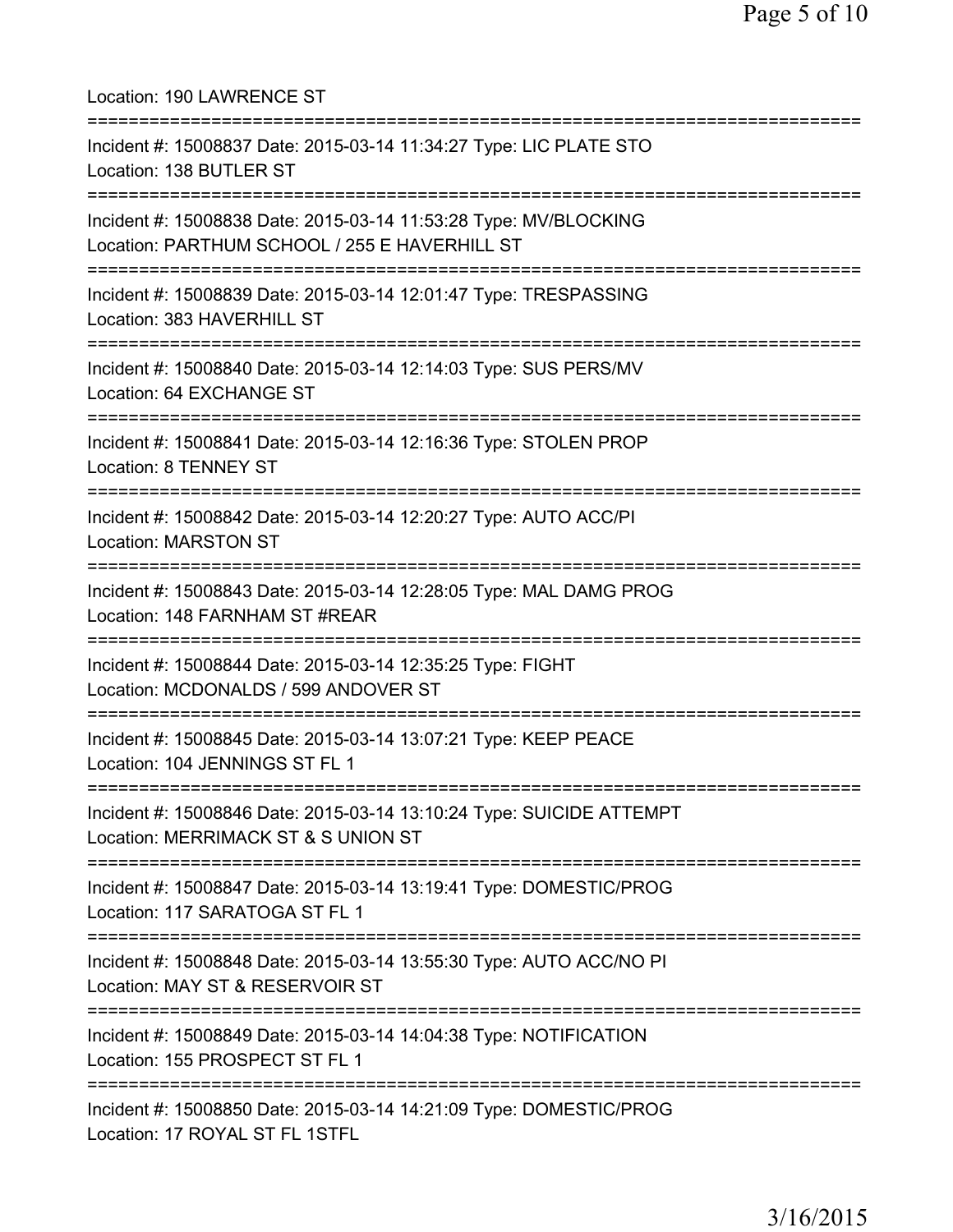| Incident #: 15008851 Date: 2015-03-14 14:25:39 Type: STOLEN PROP<br>Location: 2 INMAN ST                                             |
|--------------------------------------------------------------------------------------------------------------------------------------|
| Incident #: 15008852 Date: 2015-03-14 14:53:11 Type: M/V STOP<br>Location: BRADFORD ST & FRANKLIN ST                                 |
| Incident #: 15008854 Date: 2015-03-14 14:59:24 Type: DISTURBANCE<br>Location: 16 SPRINGFIELD ST FL 2NDFL<br>======================== |
| Incident #: 15008853 Date: 2015-03-14 14:59:35 Type: MV/BLOCKING<br>Location: 296 LAWRENCE ST                                        |
| Incident #: 15008855 Date: 2015-03-14 15:26:38 Type: DOMESTIC/PAST<br>Location: 12 TYLER ST FL 2NDFL                                 |
| Incident #: 15008856 Date: 2015-03-14 15:40:24 Type: DISTURBANCE<br>Location: 33 KENDALL ST                                          |
| Incident #: 15008857 Date: 2015-03-14 15:52:43 Type: TOW/REPOSSED<br>Location: 39 E HAVERHILL ST                                     |
| Incident #: 15008858 Date: 2015-03-14 15:55:51 Type: LARCENY/PAST<br>Location: RADIO SHACK / 37 WINTHROP AV                          |
| Incident #: 15008859 Date: 2015-03-14 16:01:04 Type: CK WELL BEING<br>Location: 13 THORNTON AV FL 1                                  |
| Incident #: 15008862 Date: 2015-03-14 16:13:04 Type: 209A/VIOLATION<br>Location: MCDONALDS / 599 ANDOVER ST                          |
| Incident #: 15008860 Date: 2015-03-14 16:13:11 Type: AUTO ACC/NO PI<br>Location: 582 ESSEX ST                                        |
| Incident #: 15008861 Date: 2015-03-14 16:15:43 Type: ALARM/BURG<br>Location: GUILMETTE SCHOOL / 80 BODWELL ST                        |
| Incident #: 15008863 Date: 2015-03-14 16:35:52 Type: CK WELL BEING<br>Location: 70 MELVIN ST #13-2                                   |
| Incident #: 15008864 Date: 2015-03-14 17:13:07 Type: ALARM/BURG<br>Location: DPW / 1 AUBURN                                          |
|                                                                                                                                      |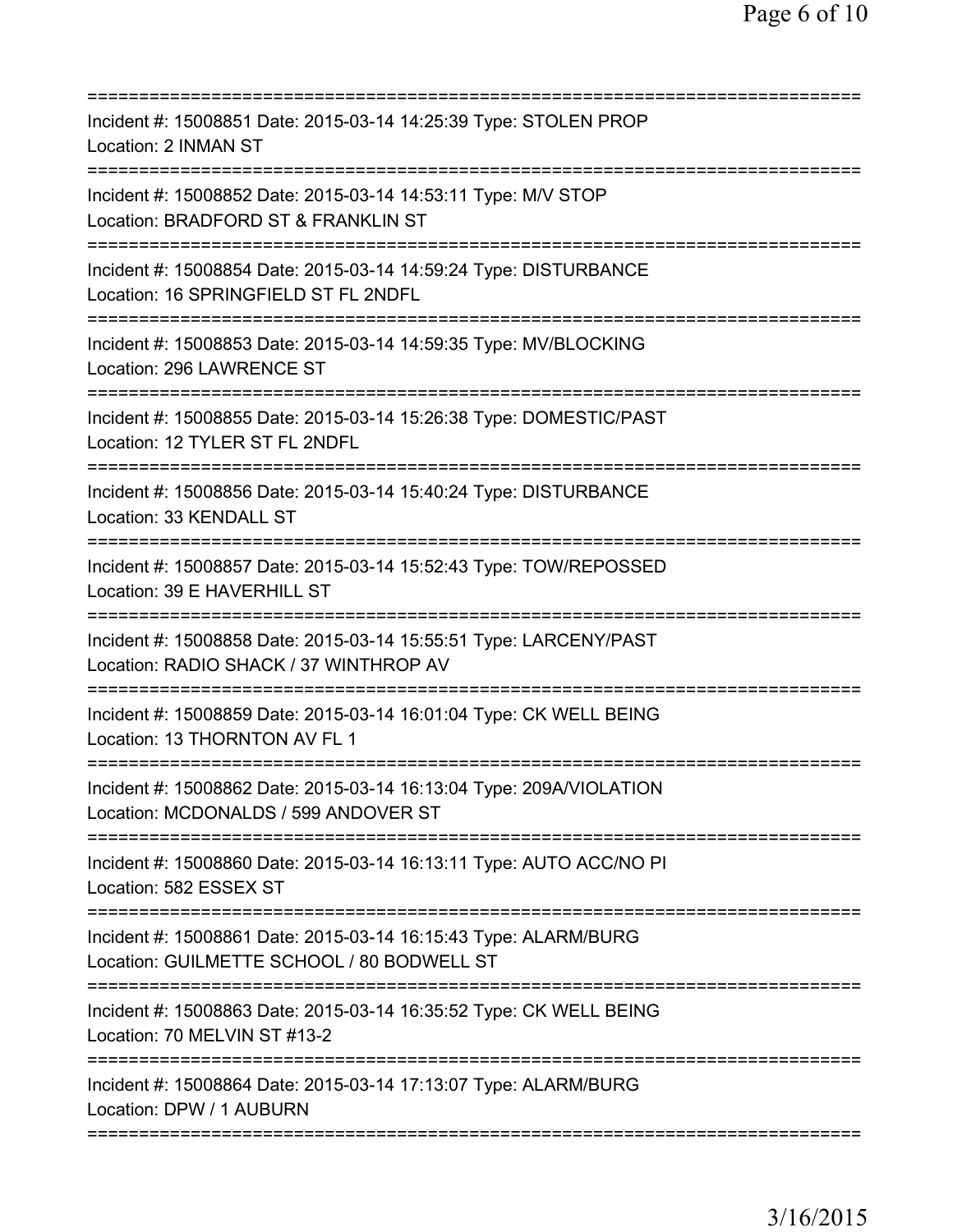| Incident #: 15008865 Date: 2015-03-14 17:17:26 Type: MAL DAMAGE<br>Location: 341D S BROADWAY                                         |
|--------------------------------------------------------------------------------------------------------------------------------------|
| Incident #: 15008866 Date: 2015-03-14 17:24:05 Type: MV/BLOCKING<br>Location: MT VERNON ST & SPARKLE DR                              |
| Incident #: 15008867 Date: 2015-03-14 17:29:48 Type: E911 HANGUP<br>Location: 105 TREMONT ST FL 2                                    |
| Incident #: 15008868 Date: 2015-03-14 17:37:54 Type: M/V STOP<br>Location: ESSEX ST & NEWBURY ST                                     |
| Incident #: 15008869 Date: 2015-03-14 17:48:57 Type: SUS PERS/MV<br>Location: 1 TREMONT ST                                           |
| Incident #: 15008870 Date: 2015-03-14 17:52:57 Type: M/V STOP<br>Location: ESSEX ST & LAWRENCE ST                                    |
| Incident #: 15008871 Date: 2015-03-14 17:54:58 Type: MISSING PERS<br>Location: 356 LOWELL ST #3                                      |
| Incident #: 15008872 Date: 2015-03-14 17:56:35 Type: NOISE ORD<br>Location: 61 MAPLE ST                                              |
| ===================================<br>Incident #: 15008873 Date: 2015-03-14 17:56:40 Type: M/V STOP<br><b>Location: WINTHROP AV</b> |
| ======================<br>Incident #: 15008874 Date: 2015-03-14 17:59:30 Type: M/V STOP<br>Location: FRANKLIN ST & METHUEN ST        |
| Incident #: 15008875 Date: 2015-03-14 18:07:54 Type: DOMESTIC/PROG<br>Location: 37 DUCKETT AV                                        |
| Incident #: 15008876 Date: 2015-03-14 18:13:25 Type: UNWANTEDGUEST<br>Location: RADIO SHACK / 37 WINTHROP AV                         |
| Incident #: 15008877 Date: 2015-03-14 18:50:54 Type: ALARM/BURG<br>Location: LAWRENCE FLEA MARKET / 468 CANAL ST                     |
| Incident #: 15008878 Date: 2015-03-14 18:55:15 Type: M/V STOP<br>Location: FOSTER ST & MARKET ST                                     |
| Incident #: 15008879 Date: 2015-03-14 18:56:53 Type: NOISE ORD                                                                       |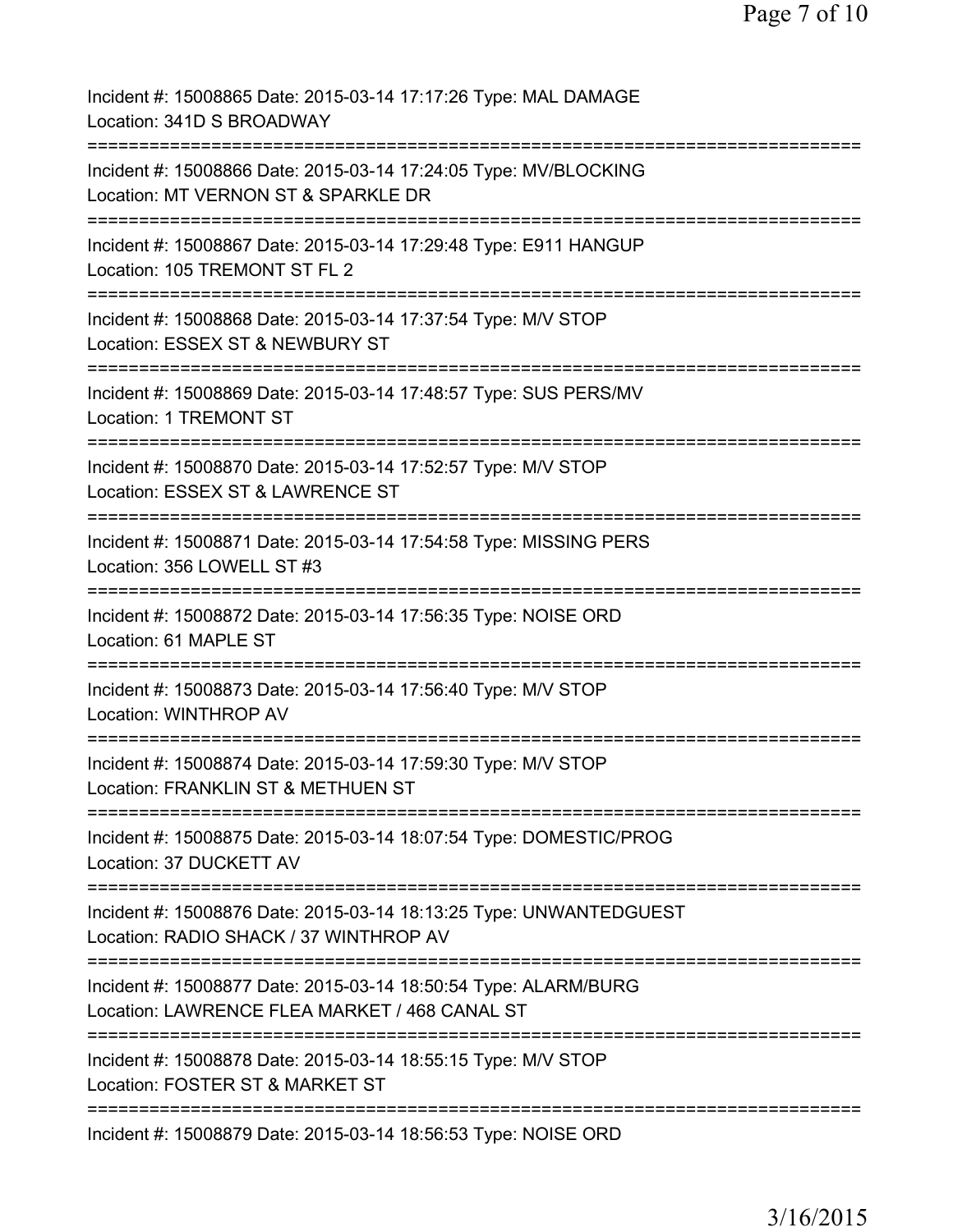Location: 273 ANDOVER ST #8 =========================================================================== Incident #: 15008880 Date: 2015-03-14 19:03:32 Type: M/V STOP Location: BODWELL ST & GREENWOOD ST =========================================================================== Incident #: 15008881 Date: 2015-03-14 19:05:47 Type: ALARM/BURG Location: ALVARADO RESIDENCE / 115 E HAVERHILL ST =========================================================================== Incident #: 15008882 Date: 2015-03-14 19:10:09 Type: HIT & RUN M/V Location: ERVING AV & LAWRENCE ST =========================================================================== Incident #: 15008883 Date: 2015-03-14 19:34:08 Type: THREATS Location: 79 SHAWSHEEN RD =========================================================================== Incident #: 15008884 Date: 2015-03-14 19:35:12 Type: AUTO ACC/NO PI Location: 80 HAVERHILL ST =========================================================================== Incident #: 15008885 Date: 2015-03-14 19:47:06 Type: DRUG OVERDOSE Location: 34 SHATTUCK ST =========================================================================== Incident #: 15008886 Date: 2015-03-14 19:51:40 Type: SUICIDE ATTEMPT Location: CENTRAL CATHOLIC HIGH SCHOOL / 300 HAMPSHIRE ST =========================================================================== Incident #: 15008887 Date: 2015-03-14 19:54:57 Type: STOLEN PROP Location: 40 LAWRENCE ST =========================================================================== Incident #: 15008888 Date: 2015-03-14 19:57:15 Type: DOMESTIC/PROG Location: 112 MARSTON ST #105 =========================================================================== Incident #: 15008889 Date: 2015-03-14 20:06:23 Type: DOMESTIC/PROG Location: LAWRENCE ST & SUNSET AV FL 1 =========================================================================== Incident #: 15008890 Date: 2015-03-14 20:25:53 Type: M/V STOP Location: LEBBANON & WHITE =========================================================================== Incident #: 15008891 Date: 2015-03-14 20:33:26 Type: UNWANTEDGUEST Location: 39 FOSTER ST FL 2 =========================================================================== Incident #: 15008892 Date: 2015-03-14 20:49:52 Type: M/V STOP Location: PARKER ST & SALEM ST =========================================================================== Incident #: 15008893 Date: 2015-03-14 21:06:25 Type: NOISE ORD Location: 11 LAWRENCE ST #408 FL 4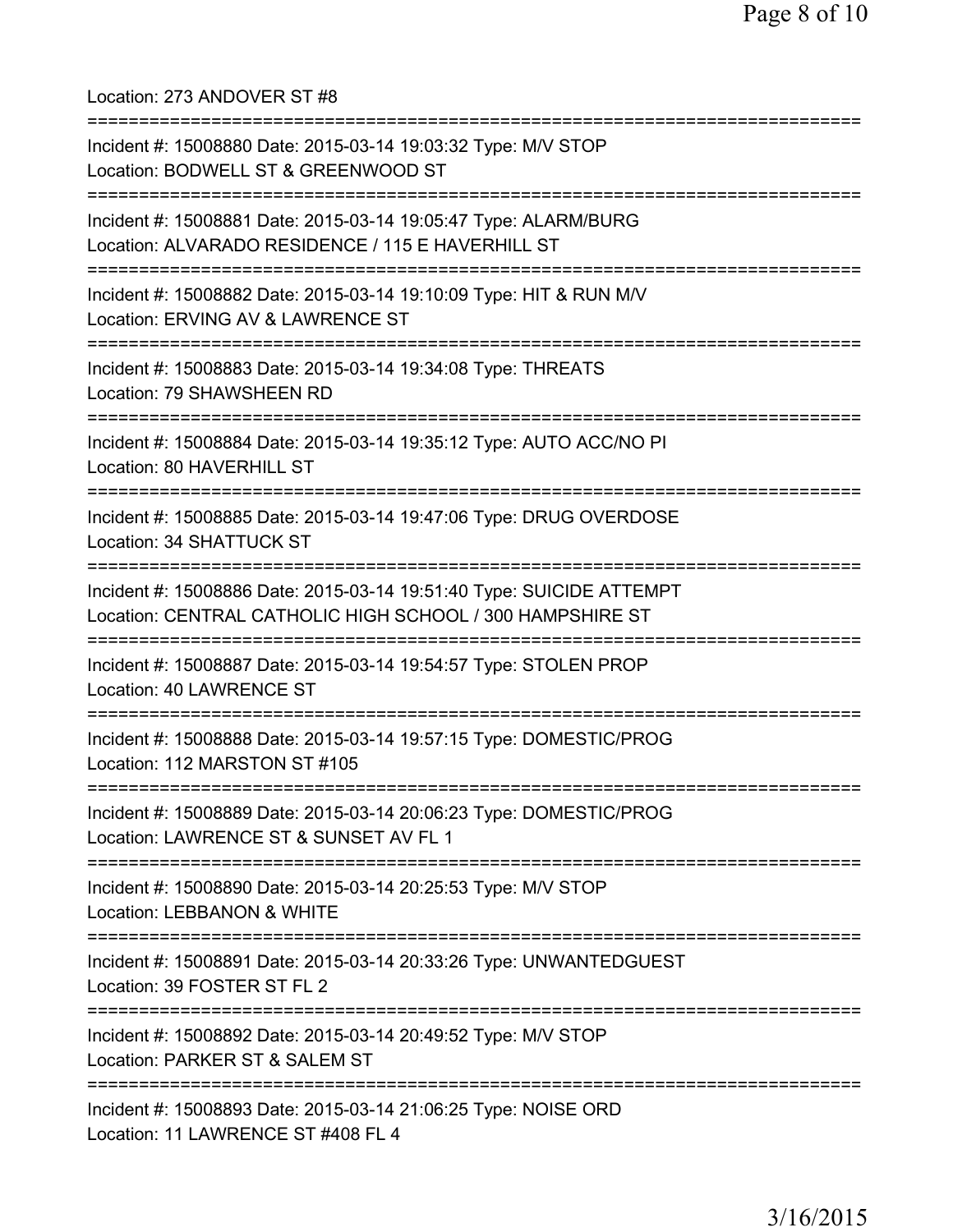| Incident #: 15008894 Date: 2015-03-14 21:16:28 Type: SUS PERS/MV<br>Location: E HAVERHILL ST & HOFFMAN AV                                           |
|-----------------------------------------------------------------------------------------------------------------------------------------------------|
| Incident #: 15008895 Date: 2015-03-14 21:20:53 Type: M/V STOP<br>Location: LAWRENCE ST & LOWELL ST                                                  |
| Incident #: 15008896 Date: 2015-03-14 21:27:50 Type: M/V STOP<br>Location: MARKET ST & S UNION ST                                                   |
| Incident #: 15008897 Date: 2015-03-14 21:34:35 Type: TOW OF M/V<br>Location: SWEENEYS PACKAGE STORE / 90 ESSEX ST<br>============================== |
| Incident #: 15008898 Date: 2015-03-14 21:34:59 Type: DISTURBANCE<br>Location: 16 SPRINGFIELD ST FL 2                                                |
| Incident #: 15008899 Date: 2015-03-14 21:55:47 Type: M/V STOP<br>Location: MERRIMACK ST & PARKER ST                                                 |
| Incident #: 15008900 Date: 2015-03-14 22:14:54 Type: ALARM/BURG<br>Location: RESD; ROSARIO, YOMLEYN / 38 MAY ST #A                                  |
| Incident #: 15008901 Date: 2015-03-14 22:22:23 Type: LOUD NOISE<br>Location: 71 HOWARD ST                                                           |
| Incident #: 15008902 Date: 2015-03-14 22:23:42 Type: AUTO ACC/NO PI<br>Location: 320 S BROADWAY                                                     |
| Incident #: 15008903 Date: 2015-03-14 22:24:49 Type: M/V STOP<br>Location: HAMPSHIRE ST & PARK ST                                                   |
| ============================<br>Incident #: 15008904 Date: 2015-03-14 22:29:51 Type: LOUD NOISE<br>Location: 71 AVON ST #2                          |
| Incident #: 15008905 Date: 2015-03-14 22:31:59 Type: TOW OF M/V<br>Location: 49 WARREN ST                                                           |
| Incident #: 15008906 Date: 2015-03-14 22:37:55 Type: M/V STOP<br>Location: BROADWAY & CANAL ST                                                      |
| Incident #: 15008907 Date: 2015-03-14 22:41:14 Type: B&E/PROG<br>Location: 114 BAILEY ST FL 2                                                       |
|                                                                                                                                                     |